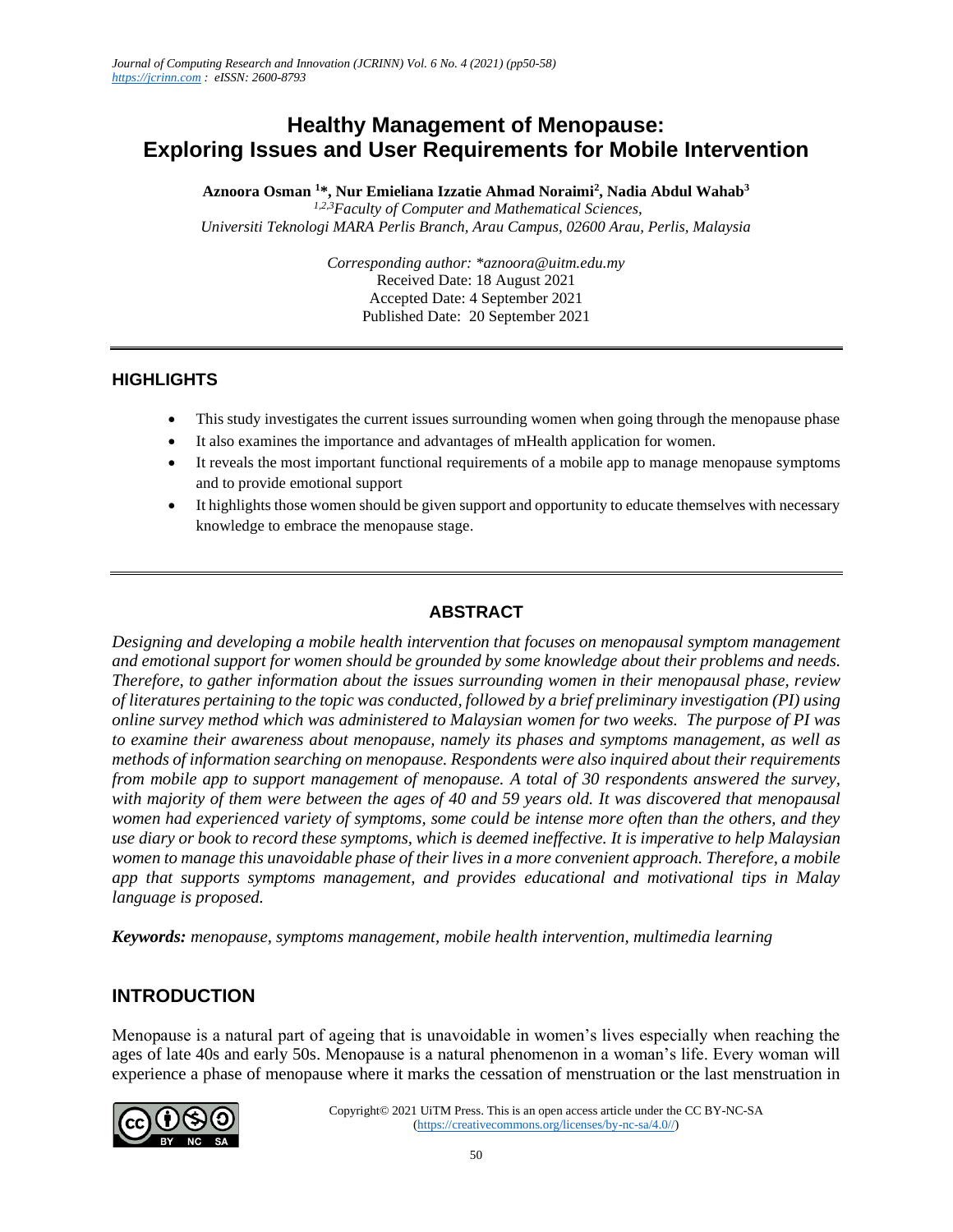a woman's life. It is a condition that every woman faces in later life and can have many associated effects, which might disrupt the quality of life. Women have to brave through this biological phase because it involves physical and hormonal changes that cause them to feel pain and discomfort, thus trigger states of emotional roller-coaster. The symptoms of menopause for every woman are different. Although women experience such symptoms, they are not adequately examined because they lack the knowledge on the concept and management of menopause. Fortunately, technology such as mobile application can be employed to help menopausal management effectively. The following section will discuss some literatures pertaining to menopause and its management, as well as about mobile app that are available to support women in their menopause journey.

## **LITERATURE REVIEW**

#### **Menopause**

According to Ilankoon, Samarasinghe & Elgan (2021), menopause can be defined as the end of menstruation due to the loss of ovarian follicular activity. It is a natural stage or a normal physiological change in the ageing process that marks the end of menstruation following the last menstrual period in the previous 12 months (Dutta, Dcruze, Anuradha, Rao & Rashmi, 2012) and occur in women life after the age of 45 years and above (Saljoughian, 2018). Menopause can be categorized into three stages which is perimenopause, menopause and postmenopause. Women spend one-third of their life in menopause phase, where beginning from menopausal transition period, women will face various type of menopause symptoms during perimenopause (Lee, Bon-Chang, Hee-Seok, Park, Cho & Jun-Dong, 2015). There are several symptoms that might arise, and they generally differ amongst women. Some women experience one or two, which may be mild, while others have more severe and distressing symptoms. However, many women are unaware that some of their symptoms are connected to perimenopause and menopause. According to Du, Xu, Huang, Zhu and He (2020) during the menopause phase, the termination of ovarian hormonal action, particularly the low level of estrogens, can cause vasomotor. Vasomotor symptoms refer to hot flashes and sweating, heart discomfort, sleeping problems, depressive mood, impaired memory, vaginal dryness, sexual problems, and joint or muscular complaints (Ryu, Park, Kim, Yi, Shin, Hur & Kim, 2020), which occurs due to the constriction or dilation of blood vessels (Wilson, 2020). Most women experience more than one of the aforementioned symptoms during their perimenopausal and postmenopausal periods. In reality, many women are affected by menopausal symptoms, which may have a negative impact on their family, career, and life (Newson & Panay, 2018).

#### **Women's Experience with Menopause**

It was discovered that 59% of women working as teachers had poor knowledge regarding menopause and only 41% had moderate to excellent knowledge of menopause (Alotaibi, Yakout & Moawad, 2019). Previously, Harun, Kamaruddin, Alias and Haron (2015) found that women still lack knowledge about menopause transition and psychological change during menopause stage. Additionally, Harun et al. (2015) also revealed that most women normally seek information from lay sources like newspaper, magazines and other women. This is unfortunate because it seems that women in Malaysia were still clueless about menopause. Adding to the agony, while dealing with pain and discomfort, women in Malaysia receive lack of support from family and friends. Many menopausal women consider the supports they received are negative rather than positive ones that they hope to get from loved ones (Hassan, Nik Hussain, Sulaiman, Abdul Kadir, & Mat Nor, 2020). Not only that, some women also have problems with depression and anxiety caused by hormonal changes causing them to perceive menopause as a lonely journey, hence support from close friends and loved ones is ultimately desired by women in menopausal phases.

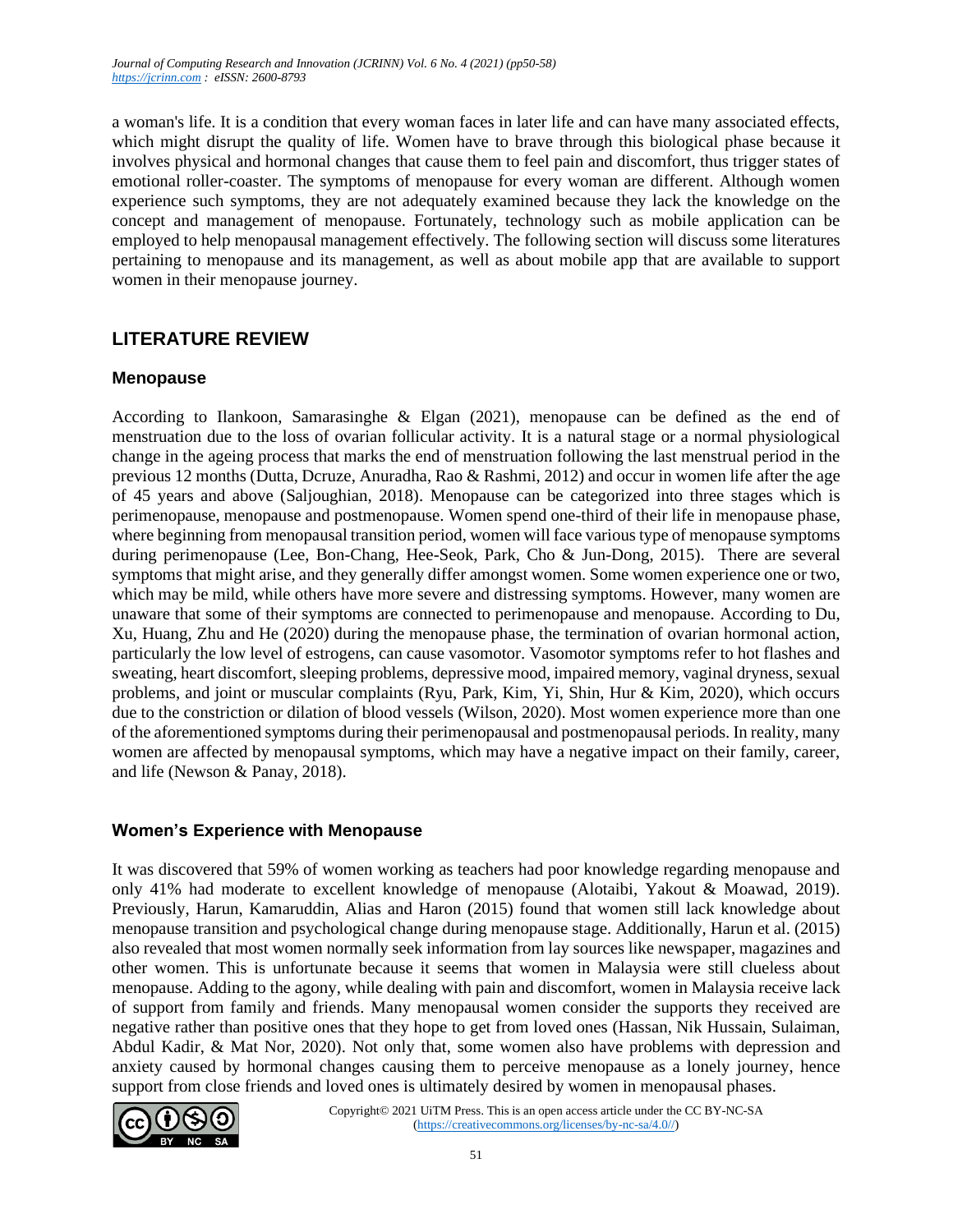In light of this, women should be given support and opportunity to educate themselves with necessary knowledge to embrace the menopause stage because by being more knowledgeable, it could empower women to cope better with the symptoms, pains, discomforts and bodily changes. The Sustainable Development Goal (SDG) 3 has the aim to ensure healthy lives and promote well-being for all at all ages, thus upgrading support for women's health are paramount. Therefore, to address SDG 3, this study was embarked to design and develop a mobile health intervention for menopause symptoms management and emotional support. If women can grasp a better understanding about menopause along with the symptoms tracking using mobile application, women could have a happier and healthier menopausal experience.

#### **Mobile Health Management**

Mobile application is seen as a promising technology to support management of health and wellness. Over the past years, the idea of collecting personal health information through mobile health apps has become increasingly popular. Gkrozou, Tsonis, Godden, Siafaka & Paschopoulos (2019) claimed that development of mHealth app has the potential to turn smartphones into handy medical devices, which will surely lead to better healthcare systems around the worldwide. This is apparently true because according to Bol, Helberger &

Weert (2018), the are 3,195,204 active mobile apps available in the iTunes app store and 3,612,250 active apps in the Google Play store, with 95,851 and 105,912 apps were categorized as Health and Fitness respectively.

The development of mHealth platform to support women going through the menopause is increasing around the world. Using mobile technologies can help women in menopausal phase because nowadays mobile application is an easy and faster technologies that people use. In addition, using application is a trend for manage daily routine since user can use it anywhere and anytime. Currently, there are many applications for menopause management, that help women in recording the menstrual dates and record the symptoms of menopause and provide information about user's current health status (Lee, Bon-Chang, Hee-Seok, Cho & Jun-Dong, 2015).

Recent development of technologies in mobile health (mHealth) has shown more attention are given to menopausal women, for instance Gkrozou et al. (2019) revealed that 91% menopause apps were intended for public use and provided specialized information serving as a medical tool and data recording system. Additionally, the research found that 9% females tend to use mHealth application compare to men with only 4%. This is a sign that mHealth application for menopausal tends to grow and can help women in the management of menopause.

Nevertheless, mHealth apps that educate women to manage the menopausal stage along with symptoms tracking and emotional support are scarce. Furthermore, many of the existing applications use English language, which could be barrier for those who have poor grasp and fluency, and for Malaysia, since our mothertounge is Malay language, having mobile apps using our national language would be preferrable to attract users to use for menopausal tracker and support.

### **Symptoms Management with Tracker**

There are so many symptoms that women can associate with the menopause that it is sometimes hard to keep track. Menopause symptom tracker is a tool that can be used by women to keep track the menopause symptoms. Jacobs (2021) argued that technology has now advanced to the point where it helps women in tracking menstrual cycles and fertility with the push of a button in application and eventually can know

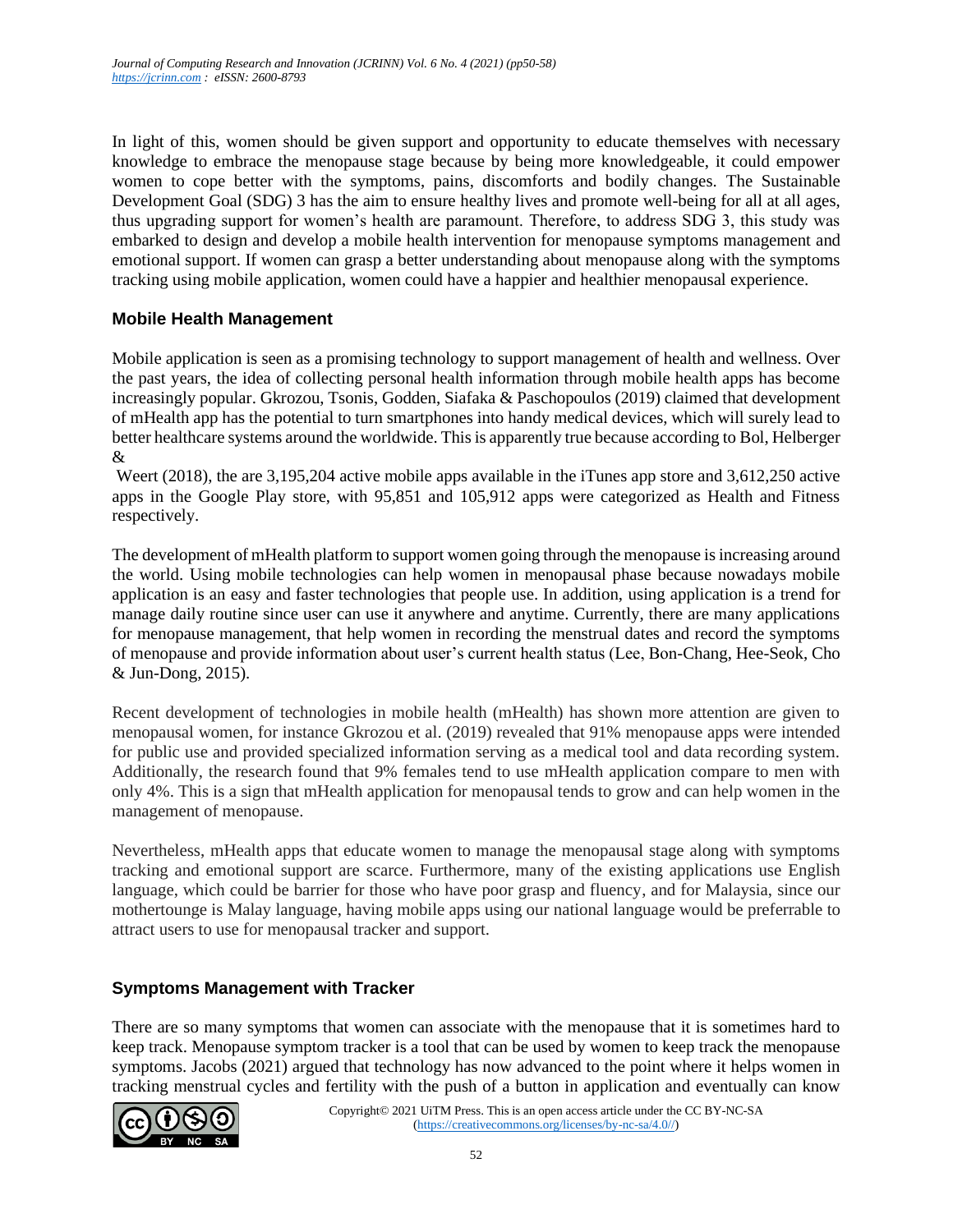when to expect menstruation and ovulation. This same technology benefits women when they go through the menopausal transition. Menopause symptoms tracker tool is important in diagnosing the menopause in women lives. Other than that, menopause symptoms tracker can be applied as a self-tracking technology where women can monitor the menopause symptoms and record it by themselves using technology like mobile application. Menopause tracking application is a very common mobile application that can be used to track the symptoms of menopause. In Google Play Store, there are a lot of menopause-related applications available to provide various kinds of functionalities to the user.

Homewood (2019) claimed that self-tracking technology has been used to give a solution for menopause transaction and this technology is applied with a set of end goal to mitigate poor metabolic and cardiovascular health that accompanies menopause, where users are coached towards good health through symptom monitoring and personalized goal setting based on self-reported data.

## **PRELIMINARY INVESTIGATION**

After performing literature reviews about menopause issues and potential of mobile health intervention, there is a need to gather some insights into the reality of menopause issues among Malaysian women, especially their fundamental knowledge about this phase, their information seeking methods and problems they face with regards to symptoms tracking and emotional support. Furthermore, their actual requirements for a mobile app to support effective management of menopause must be investigated. Therefore, a preliminary investigation (PI) was conducted using online survey method. A Google form containing the survey was shared via Whatsapp for two weeks in the month of April 2021. It was clearly stated in the introdutory section of the survey that only Malaysian women from the ages of 18 to 60 years old could participate and that their participation was voluntary. A total of 30 respondents answered the survey.

## **FINDINGS AND DISCUSSIONS**

This section discusses findings from the PI. Demographic information of respondents is presented first, followed by their information seeking methods, symptoms that they experience and its management, while their basic knowledge about the total number of phases in menopause is presented at the end.

#### **Demographic Information**

Table 1 summarises the demographic information of respondents. Almost all respondents were married, while majority of them were between the ages of 40 and 59 years old. Almost half of them had higher degree qualifications (Master or PhD), and quarter of them had either SPM or STPM and its equivalents respectively. For occupation status, half of the respondents were working in semi-professional jobs, while almost half were professionals. Less than 10% were self-employed.

| Criteria              | <b>Percentage</b> |  |  |  |  |
|-----------------------|-------------------|--|--|--|--|
| <b>Marital status</b> | Married (93.3%)   |  |  |  |  |
|                       | Single $(6.7\%)$  |  |  |  |  |
| Age                   | 50-59 (46.7%)     |  |  |  |  |
|                       | 40-49 (40%)       |  |  |  |  |

**Table 1:** Demographic Information of Respondents

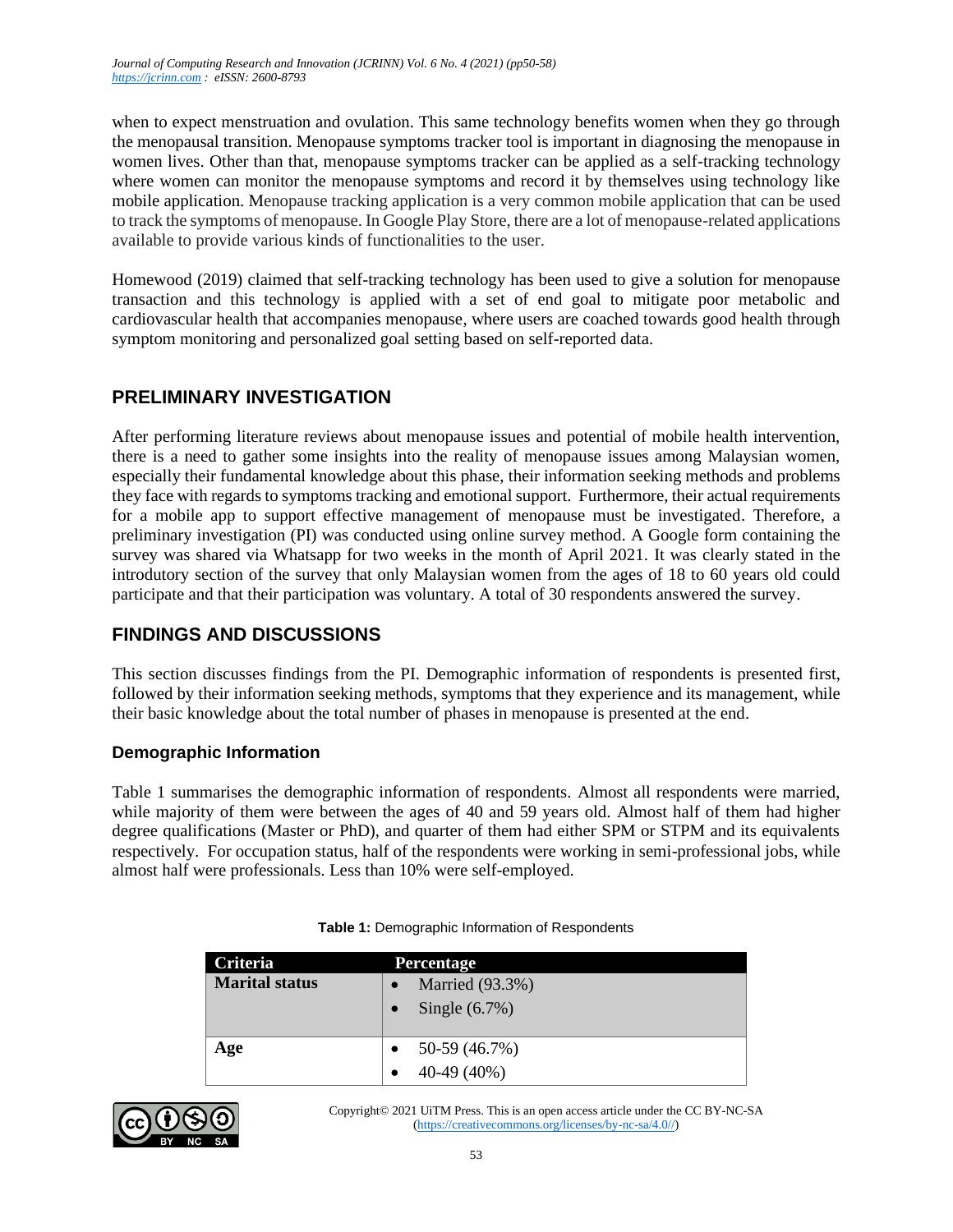|                          | $30-39(6.7%)$                                                                                        |
|--------------------------|------------------------------------------------------------------------------------------------------|
| <b>Education level</b>   | Master, PhD (43.3%)<br>STPM, Diploma, Matriculation (26.7%)<br>SPM (26.7%)<br>First degree $(3.3\%)$ |
| <b>Occupation status</b> | Professional (43.3%)<br>Semi-professional (50%)<br>$\bullet$<br>Self-employed (6.7%)                 |

#### **Information Seeking Methods**

For information seeking methods, respondents had to answer five related questions, namely (1) whether they have asked medical/health expert about menopause, (2) how they search for information, (3) difficulty of obtaining relevant information, and (4) sufficiency of information gained. Table 2 describes these questions along with corresponding percentage. It was alarming, yet not surprising that most respondents have never asked about menopause to medical experts. This was because, when searching for information, they have the options of browsing the Internet, or read from printed sources like books/magazines, and lastly ask peers or family members. This is evident in the third question, where they could tick more than one answer. It was discovered that 86.7% relied heavily on Internet search, followed by books/magazines (43.3%),while friends and family were the go-to persons to ask about menopause (40%). More than half admitted that they have experienced difficulty in searching for information, and perhaps because of that, in question 4 almost all of them (96.7%) answered the information they gained were insufficient.

| <b>Ouestion</b>                                                                        | Percentage                                |  |  |
|----------------------------------------------------------------------------------------|-------------------------------------------|--|--|
| Have you ever referred to medical/health<br>$\bf{l}$<br>expert to ask about menopause? | No $(96.7\%)$<br>Yes $(3.3%)$             |  |  |
|                                                                                        |                                           |  |  |
| How do you search for information regarding<br>$\mathbf{2}$                            | Internet (medical/health website) (86.7%) |  |  |
| menopause?                                                                             | Books/magazines (43.3%)<br>٠              |  |  |
|                                                                                        | Ask friends / family (40%)                |  |  |
|                                                                                        | Use mobile app $(0\%)$                    |  |  |
| Do you experience difficulty in searching for<br><b>3</b> )                            | Yes $(56.7%)$                             |  |  |
| the information?                                                                       | No $(26.6\%)$                             |  |  |
|                                                                                        | Unsure (16.7%)                            |  |  |
|                                                                                        |                                           |  |  |
| Are the information you gained sufficient?<br>4)                                       | No (96.7%)                                |  |  |
|                                                                                        | Yes $(3.3\%)$                             |  |  |

|  | Table 2: Question Pertaining to Information Seeking Methods |  |  |
|--|-------------------------------------------------------------|--|--|
|  |                                                             |  |  |

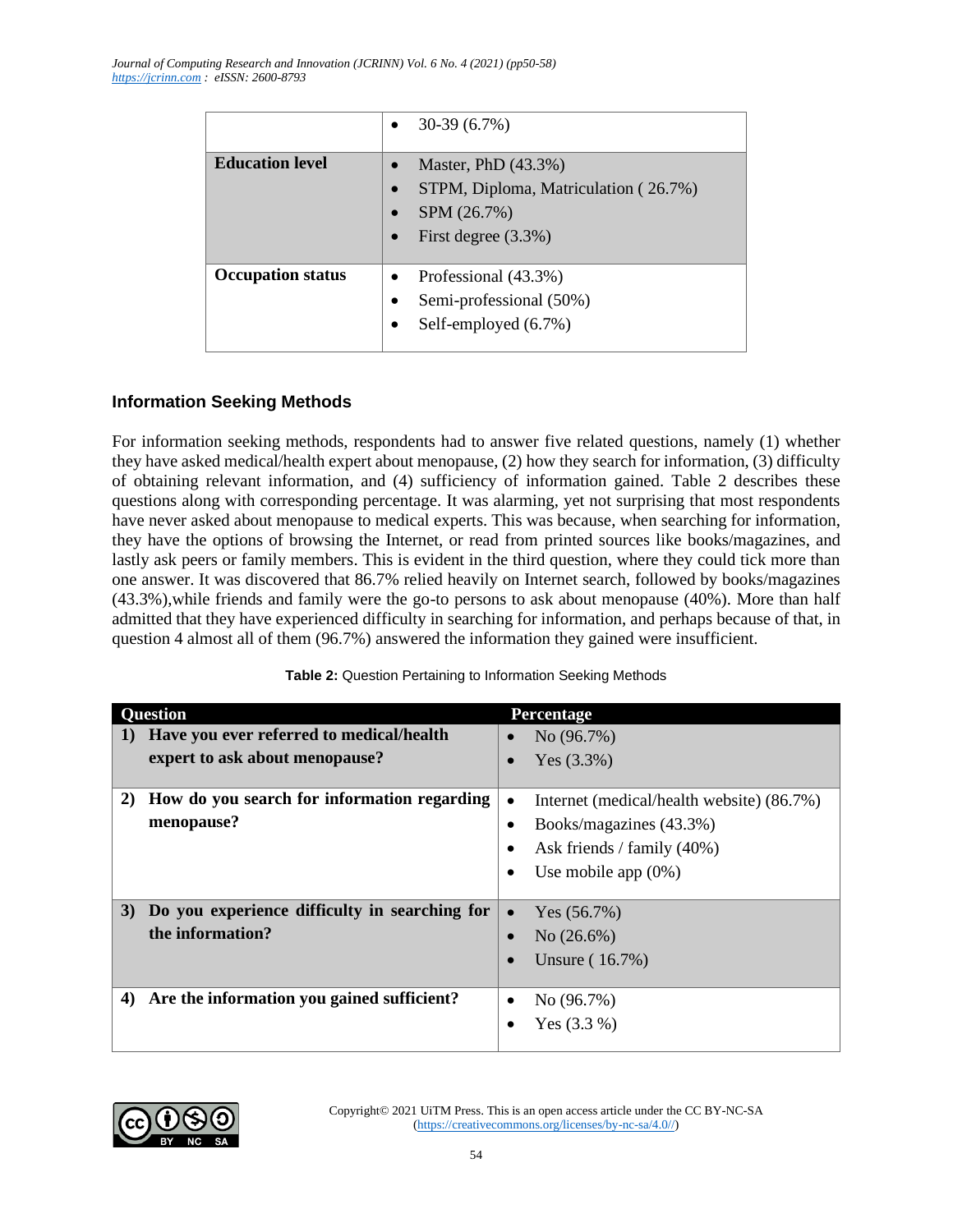#### **Menopause Symptoms and Management**

For women who have started menopause phases, they were required to answer two questions pertaining to the symptoms that they usually experience, and how they keep record about it. Those who have not yet reached the menopause phase could choose an option "Not related to me". It was revealed that women would experience certain symptoms more often, where between 40% and 50% of them chose hot flushes as the major symptoms, followed by night sweats, difficulty to fall asleep, difficulty to focus, feeling of anxiety, and vaginal dryness. Other than that, 20% of these women also had problems with weight gain and headache. Additionally, only one experienced heart palpitations and another one respondent had painful tingling sensations in the feet. As we can see, the symptoms are aplenty, and would be more intense for some women than the others.

Symptoms management is a vital process that must not be overlooked, but instead must be carefully tracked to help women to take precautions and necessary actions in reducing or even eliminating pains and discomfort. For another question about symptoms tracking, it was discovered that menopausal women tend to use diary, books, notepad and sticky notes to record the symptoms. This is not efficient and effective because notes could be misplaced or damaged, and women need to carefully view each sheet to identify the frequency of symptoms. Consequently, women cannot keep track of the menopause symptoms properly and it might affect their ability to manage menopause effectively.

#### **Basic Knowledge About Phases in Menopause**

There was only one question in this dimension, where respondents were asked about total number of phases in menopause. It was very surprising because 76.7% did not know the correct answer which is three phases. With all the Internet searching, and reading from printed materials like books and magazines, clearly respondents could not obtain relevant information in a more structured manner, thus indicating the need to educate them via a more engaging medium, for example mobile app.

#### **The Needs for Emotional Support**

In this dimension, women were asked if they needed emotional support, motivation and positive quotes while going through the menopause phases. 46.7% (who were women in menopausal phases) answered Yes, while only 13.3% answered Maybe they need it. Another 33.3% were women who had not experience menopause, therefore they chose the option "Not-related to me". Women were asked whether they receive any emotional support, and sadly 33.3% answered they did not receive it. Another 26.7% did however receive support from husbands and other menopausal women. Menopause is an important phase in women's lives but very often receive little to no attention, probably due to our own culture that perceives it as a sensitive or taboo issue.

#### **The Needs for Mobile App as Symptoms Management Tool**

In the last question, respondents were inquired whether they would want to use a mobile app in Malay language that serves as symptoms management tool and emotional support system. All 30 of them answered Yes, so this could be a sign that women, regardless of their age, were interested to use mobile app to help them in managing menopause effectively.

#### **Reflections from the Findings of Literature Review and PI**

By conducting review of literature pertaining to menopause and mHealth application, and through the findings of PI, there is a need to support Malaysian women to manage menopause phase effectively,

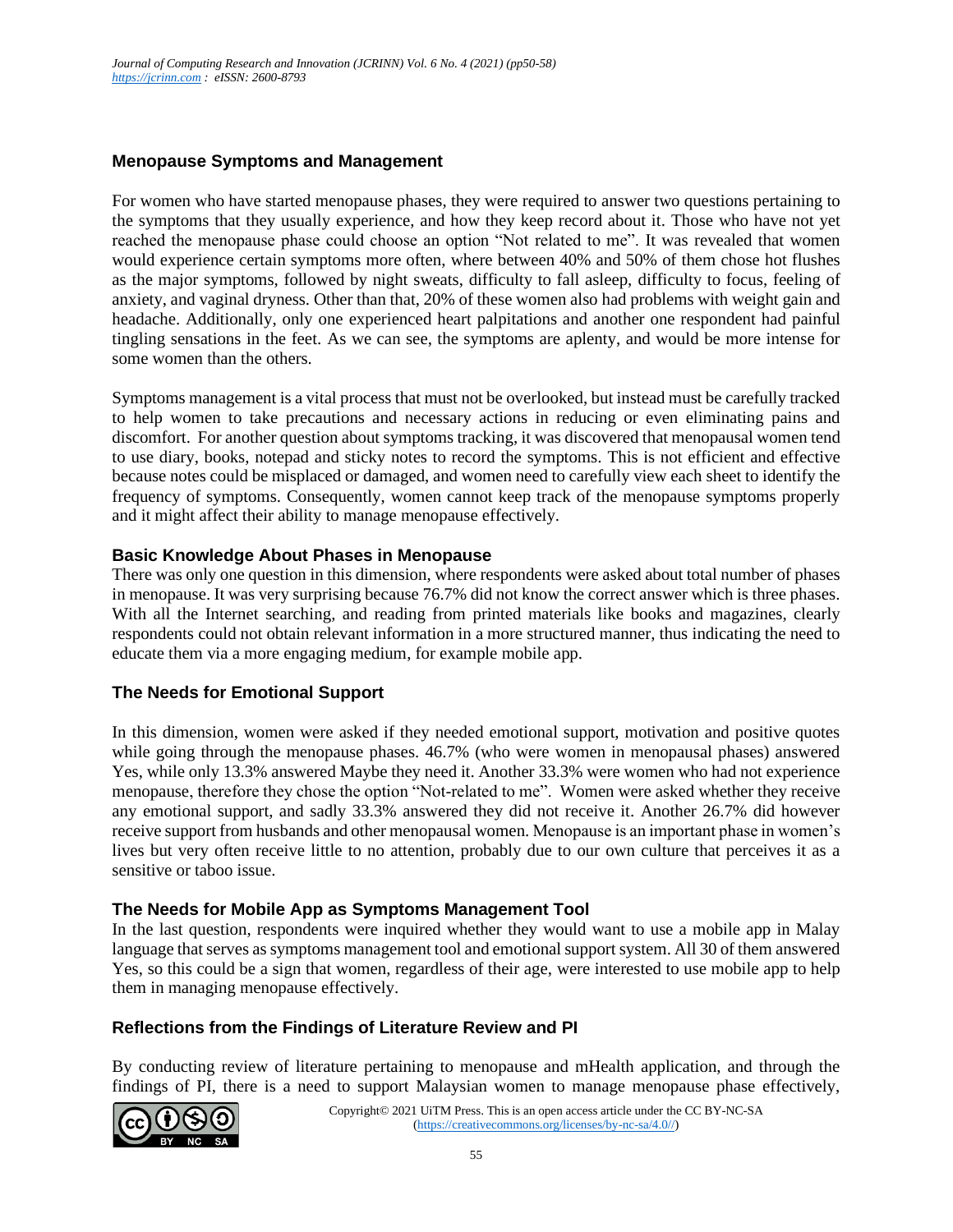concerning to its symptoms management and emotional support. Since mobile applications for menopause provide many advantages for women, this study will enter its second phase which is to design and develop mobile app called "MenoSmile" that can assist women to cope with the journey. It was revealed that four main functional requirements must be fulfilled which are (1) Use Malay language, (2) Allow to record and track menopausal symptoms using symptoms tracker, (3) Provide emotional support through recommendation and tips to reduce symptoms, and (4) Provide access to easily comprehensible information about menopause. Mobile health design principle (Lienhard and Legner, 2017) and multimedia learning principles (Mayer, 2014) will be used as main guides in designing the mobile app's user interface and contents presentation. Mobile health design principle (Lienhard and Legner, 2017) was selected because it guides developers to build a reliable Mhealth app, for instance its first design principle recommended that the app should consist of four functional components that guide a patient: instruction, setup, clinical measurement, and analysis and feedback, while also making sure that it is built using robust medical knowledge base. Mayer's Principle of Multimedia Learning is based on empirical evidence how human mind works, that is we process information using eyes (visual) and ears (audio). By adapting to its recommended learning principles, it will help in developing an effective learning resource for menopausal women. Figure 1 depicts the research model for MenoSmile mobile app.



**Figure 1:** Research Model for MenoSmile Mobile App

# **CONCLUSION AND RECOMMENDATIONS**

The PI was briefly administered and its findings were based on a small number of respondents. Although it does not represent the whole population's experience about menopause, nevertheless, it was able to reveal some issues surrounding women especially in ensuring proper management of symptoms and sufficient emotional support, as well as requirements from a mobile app that could be developed for them. This research is important to be carried out because it will assist Malaysian women in managing their menopausal stage healthily and effectively. By using the mobile app, it is envisioned that women could enhance their understanding about menopause, and consequently motivate them to embrace this phase in their lives that is naturally unavoidable.

# **ACKNOWLEDGMENTS**

We would like to thank all respondents of the preliminary investigation for their willingness to participate in the study.

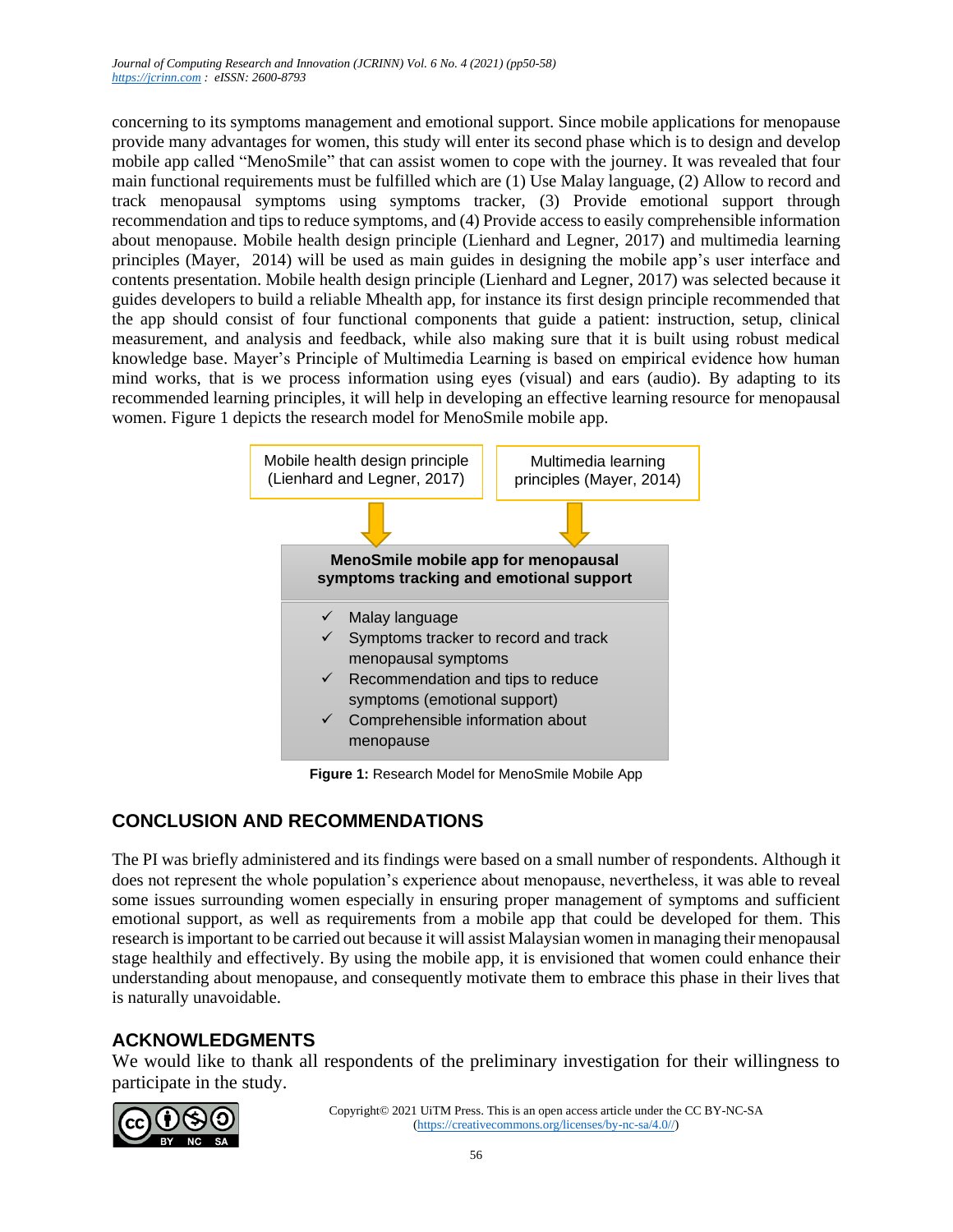## **REFERENCES**

- Alotaibi, S., Yakout, S. M. H., & Moawad, S. M. (2019). Knowledge And Health Promoting Lifestyle Behaviors About Menopause Among Perimenopausal Female Teachers. *Journal of Nursing Education and Practice*, 9(6), 113. https://doi.org/10.5430/jnep.v9n6p113.
- Bol, N., Helberger, N., & Weert, J. C. M. (2018). Differences In Mobile Health App Use: A Source of New Digital Inequalities? *Information Society*, 34(3), 183–193. https://doi.org/10.1080/01972243.2018.1438550.
- Du, L., Xu, B., Huang, C., Zhu, L., & He, N. (2020). Menopausal symptoms and perimenopausal healthcare-seeking behavior in women aged 40–60 years: A community-based cross-sectional survey in Shanghai, China. *International Journal of Environmental Research and Public Health*, 17(8). https://doi.org/10.3390/ijerph17082640.
- Dutta R, Dcruze L, Anuradha R, Rao S, & Rashmi MR. (2012). A Population Based Study on the Menopausal Symptoms in a Rural Area of Tamil Nadu, India. *Journal of Clinical and Diagnostic Research*, 6(4), 597–601.
- Gkrozou, F., Tsonis, O., Godden, M., Siafaka, V., & Paschopoulos, M. (2019). Mobile Health (mHealth) apps focused on menopause: Are they any good? *Post Reproductive Health*, 25(4), 191–198. https://doi.org/10.1177/2053369119878978.
- Harun. H., Kamaruddin. A., Alias. N., Haron. H @ N., (2015). Prevalence and management of menopausal symptoms in malaysian women during peri and post menopause. *In: Asean Forum on ICT for Sustainable Rural Development and Knowledge Cross-Fertilization*, 25-27 May, 2015, Kuala Lumpur, Malaysia.
- Hassan, I. I., Nik Hussain, N. H., Sulaiman, Z., Abdul Kadir, A., & Mat Nor, M. Z. (2020). Menopausal women's experiences of husband's support: A negative view. *Enfermeria Clinica*, 30, 190–193. https://doi.org/10.1016/j.enfcli.2019.07.075.
- Homewood, S. (2019). Inaction as a design decision: Reflections on not designing self-tracking tools for menopause. *In Conference on Human Factors in Computing Systems - Proceedings*. Association for Computing Machinery. https://doi.org/10.1145/3290607.3310430.
- Ilankoon, I. M. P. S., Samarasinghe, K., & Elgán, C. (2021). Menopause is a natural stage of aging: a qualitative study. *BMC Women's Health*, 21(1). https://doi.org/10.1186/s12905-020-01164-6.
- Jacobs, D. (2021, June 7). 5 Reasons to Track Menopause Symptoms. *MenoLabs*. Retrieved June 02, 2021, from https://menolabs.com/blogs/menolife/5-reasons-to-track-your-menopause-symptoms.
- Lee, M., Bon-Chang, K., Hee-Seok, J., Park, J., Cho, J., & Jun-Dong, C. (2015). Understanding women's needs in menopause for development of mhealth. In MobileHealth 2015 - *Proceedings of the 2015 Workshop on Pervasive Wireless Healthcare, co-located with MobiHoc 2015* (pp. 51–56). Association for Computing Machinery, Inc. https://doi.org/10.1145/2757290.2757295.
- Lienhard, K.R.; Legner, C. (2017): Principles in the Design of Mobile Medical Apps: Guidance for Those who Care, in Leimeister, J.M.; Brenner, W. (Hrsg.): Proceedings der 13. *Internationalen Tagung Wirtschaftsinformatik* (WI 2017), St. Gallen, S. 1066-1080.